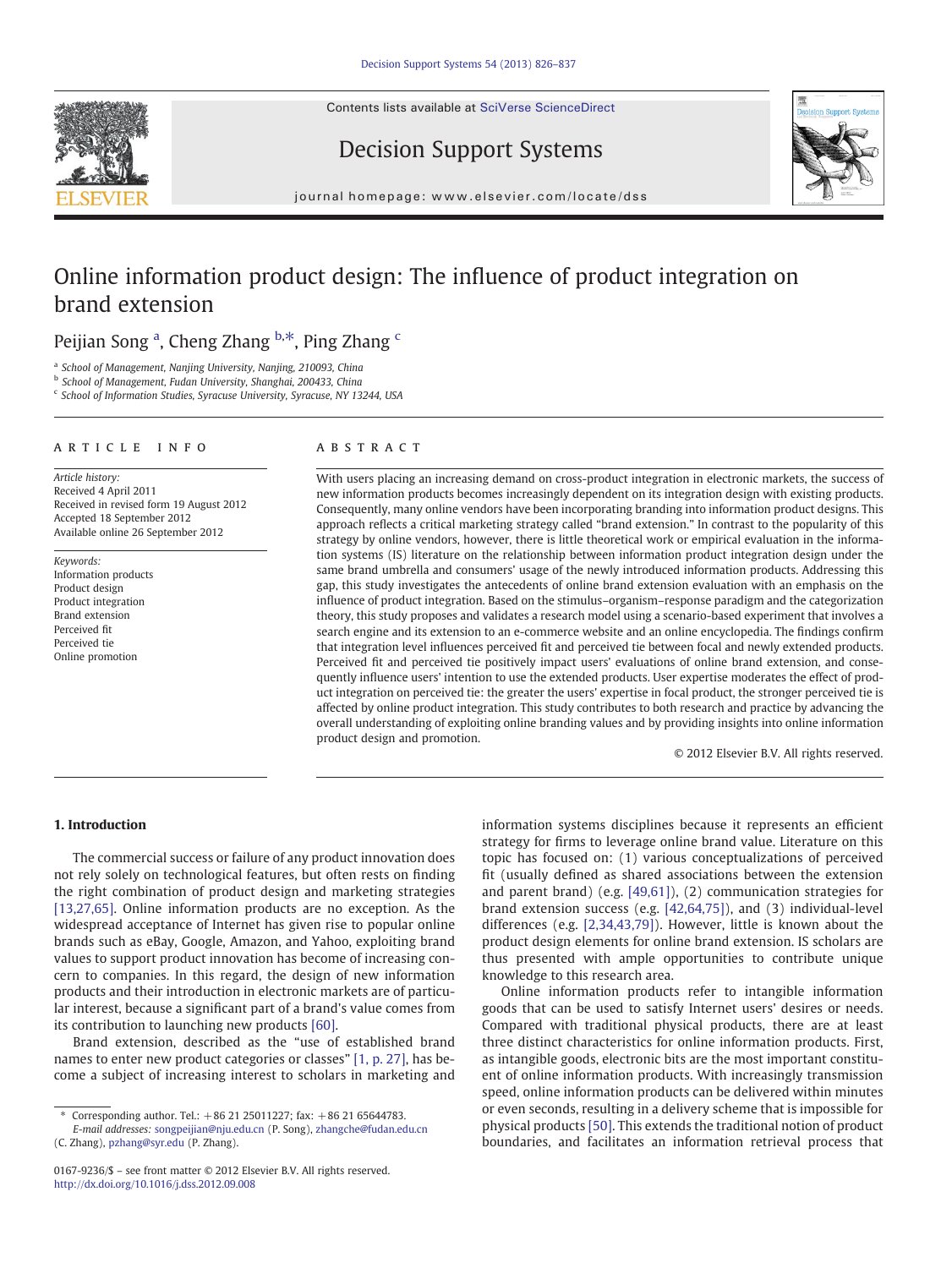strengthens associations between extended and existing products [\[72\].](#page--1-0) Second, hyperlinks are another distinguishing feature for online information products that allows vendors to easily associate one product with another [\[67\].](#page--1-0) As these are based on stable and predefined interfaces, the high connectivity of hyperlinks facilitates information sharing and ensures a sense of interoperability between products [\[72\]](#page--1-0). Third, the marginal cost of producing information products is generally negligible when compared with conventional physical products. Hence, online information products can be easily integrated and packaged for users [\[35,36\]](#page--1-0). These distinctions present IS scholars with both challenges and opportunities for investigating online product design.

Studying online brand extension builds upon and further contributes to innovative thinking in the IS field because it considers a behavioral mechanism that has been under-investigated. That is, if newly developed information products share the same brands with incumbent products, users may be more likely to adopt and use them. As a result, many online vendors have been trying to incorporate branding values into product design to promote product adoption. For example, building on its success in the search engine market, Google exploited its widely recognized brand to launch its email service, Gmail. To promote Gmail, Google added a hyperlink between the main page and Gmail, and incorporated search engine functionality into Gmail pages. This coupling allows Gmail users to perform searches without going to Google's home page, and facilitates visitors of Google's home page to check their email messages.

Despite the advanced practice of brand extension by online vendors, there is little theoretical work in the IS literature that considers the relationship between information product design and the cognitive and behavioral measures of users. Incisive research on product design can help online providers better understand the different factors contributing to successful product design, and the ways they can be used to maximize the benefit of exploiting branding values. The notion of IS/IT adoption and usage has played a central role in IS research [\[12,74\]](#page--1-0). Following a call by Rogers [\[56\]](#page--1-0) that people should not view innovation in isolation, and that the adoption of one innovation may trigger the adoption of others, IS researchers have gradually paid attention to the relationship of usage behavior between different information technologies [\[40,63\].](#page--1-0) However, scant research has scrutinized the adoption and usage behavior between different information products from the product design perspective. Thus, studies in this area should complement the current understanding of adoption of multiple IS/IT products. In particular, we expect that the research presented here can shed light for a cross-boundary research stream that incorporates market value and product design into technology innovation research.

Our study identifies distinct elements of online brand extension and focuses on the influence of online information product integration design. Product integration is the assembling of different products together to facilitate data/information sharing (such as information about user profile) and to enhance the overall value to users through products' mutual cooperation [\[45,57\]](#page--1-0). In the context of product integration and brand extension, products can be categorized as a focal product and a newly extended product under promotion. Although studies have argued that the success of a new product is dependent on its integration with relevant extant products [\[18\],](#page--1-0) the present study poses the following questions that have so far received little theoretical and empirical attention: (1) to what extent does information product integration influence users' acceptance of a newly extended information product sharing the same brand? (2)What is the underlying psychological process that explains the relationship between information product integration and online brand extension evaluation?

#### 2. Theoretical background

The stimulus–organism–response (S–O–R) paradigm provides an overarching framework to explain how human responses are developed from environmental stimuli [\[41\].](#page--1-0) Based on the S–O–R paradigm, environmental cues act as stimuli that cause an individual's cognitive or affective reactions, which in turn affect his or her behavior [\[41\]](#page--1-0). Stimulus is conceptualized as an influence that arouses the individual, affecting his or her internal organismic states [\[4,24\]](#page--1-0). In the context of a marketing environment, the stimulus can be any product design elements, such as product presentation contents and formats, which form an extrinsic attribute of a product [\[48\].](#page--1-0) As a design element of online information products, product integration works as an extrinsic attribute of the focal product and, thus, triggers an individual's cognitive and behavioral reactions.

#### 2.1. Online information product integration as an environmental stimulus

Product integration has two facets of coupling: the nature of coupling and the extent of coupling. The former refers to whether the integration is achieved outside or inside of the focal product [\[44,66\],](#page--1-0) while the latter refers to whether the integration is comprehensive with additional value-added functionalities or a minimal level of functional integration across two products [\[10,44\]](#page--1-0). Three different types of product integration were identified based on the two dimensions: value-added integration, add-on module integration, and data interface integration [\[45\].](#page--1-0)

Value-added integration involves combining the focal product with a relevant product internally, and merging the data and the functions of the two products in a seamless fashion [\[28\].](#page--1-0) On the basis of the coupling between the two products, the integration offers additional product features. Because of internal coupling and the comprehensive sharing of functions, the boundary between the focal and the relevant product is obscured. This boundary becomes even more obscured in online environment because additional features can be delivered to users as soon as they are requested. For example, through the coupling of Yahoo! portal and Yahoo! mailbox, Yahoo! provides additional features that were previously unavailable. On the homepage for Yahoo.com, Yahoo! email users can see their number of new messages, subjects, and sender names without having to log into the inbox page.

Add-on module integration involves the integration of the focal product with a relevant product through an external module or component. The external module or component is not an independent product, but rather an add-on function (e.g. the Skype add-on for Internet Explorer), a pop up mini-site (e.g., the mini-site of Tencent QQ in China), or a pop up messenger (e.g. Real Messenger). For example, in order to promote film.com through the RealPlayer software, RealNetworks uses the external module, Real Messenger, to integrate the RealPlayer and film.com. While the integration is achieved externally, such an add-on module provides the requisite support for a comprehensive integration and sharing of data and functions between products [\[45\].](#page--1-0)

Data interface integration involves the external integration of the focal product with a relevant product by defining the technical interface to facilitate the transfer of data across the two products [\[57\]](#page--1-0). Such product interface specifications provide only a minimal level of functional integration across the two products. Based on well-documented and predefined interface, online vendors usually use hyperlinks to facilitate data sharing across focal and promoted products [\[72\].](#page--1-0) The integration of Google search engine and Google Calendar represents such an example. To promote Google Calendar, Google adds a hyperlink between Google's home page and Google Calendar to facilitate data exchange. Hence, Google search engine users can directly follow this linkage and visit Google Calendar. Except for simple connectivity between these two products, any changes made in Google's search engine do not require the company to make changes to Google calendar.

#### 2.2. Categorization theory and online user's cognitive reactions

When an individual faces a stimulus, cognitive reactions usually occur [\[24\].](#page--1-0) Upon being presented with a newly extended product,